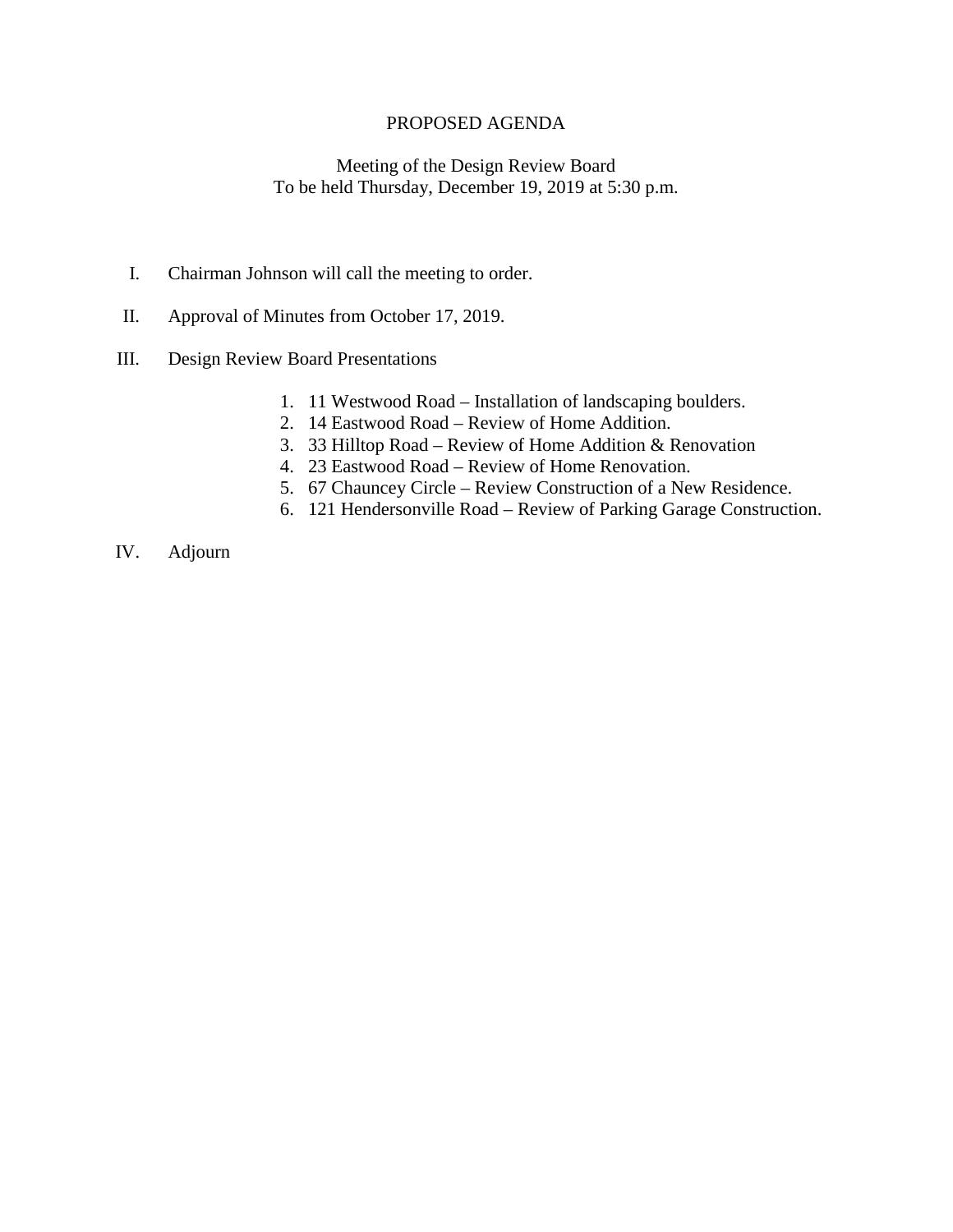## MINUTES OF THE TOWN OF BILTMORE FOREST DESIGN REVIEW BOARD MEETING OF OCTOBER 17, 2019

Those in attendance:

 Mr. Jonathan Kanipe, Town Manager Mr. Trudy Cappiello Mrs. Gay Coleman Ms. Andrea Eglinton

Chairman Johnson approved the September 19, 2019 minutes.

The project for 1 Hilltop Road was approved as submitted.

 Jane and Steve Haynes - 17 Buena Vista Road. Jim Selmensberger presented this project on behalf of the owners. This will be a full-blown remodel to renovate a house that is need of repair. There will be a demolition of an existing sun porch and building this area back as an addition. Mr. Selmensberger noted that the footprint was already over the existing setback. He also noted that the existing impervious surfaces were already over the 27 percent. Mr. Selmensberger believes that the owners would trade off impervious surface if necessary. Mr. Selmensberger then reviewed the proposal showing the existing home and proposed changes. Mr. Johnson asked if the flat roof would be removed and Mr. Selmensberger said this would be changed. Mr. Selmensberger reviewed the application and pieces of the submission. Mr. Johnson asked if the applicant needs to go to the Board of Adjustments for the impervious surface. Mr. Kanipe indicated that they did not need to go to the Board of Adjustments because the impervious surface was already over and they were not adding any new impervious surface.